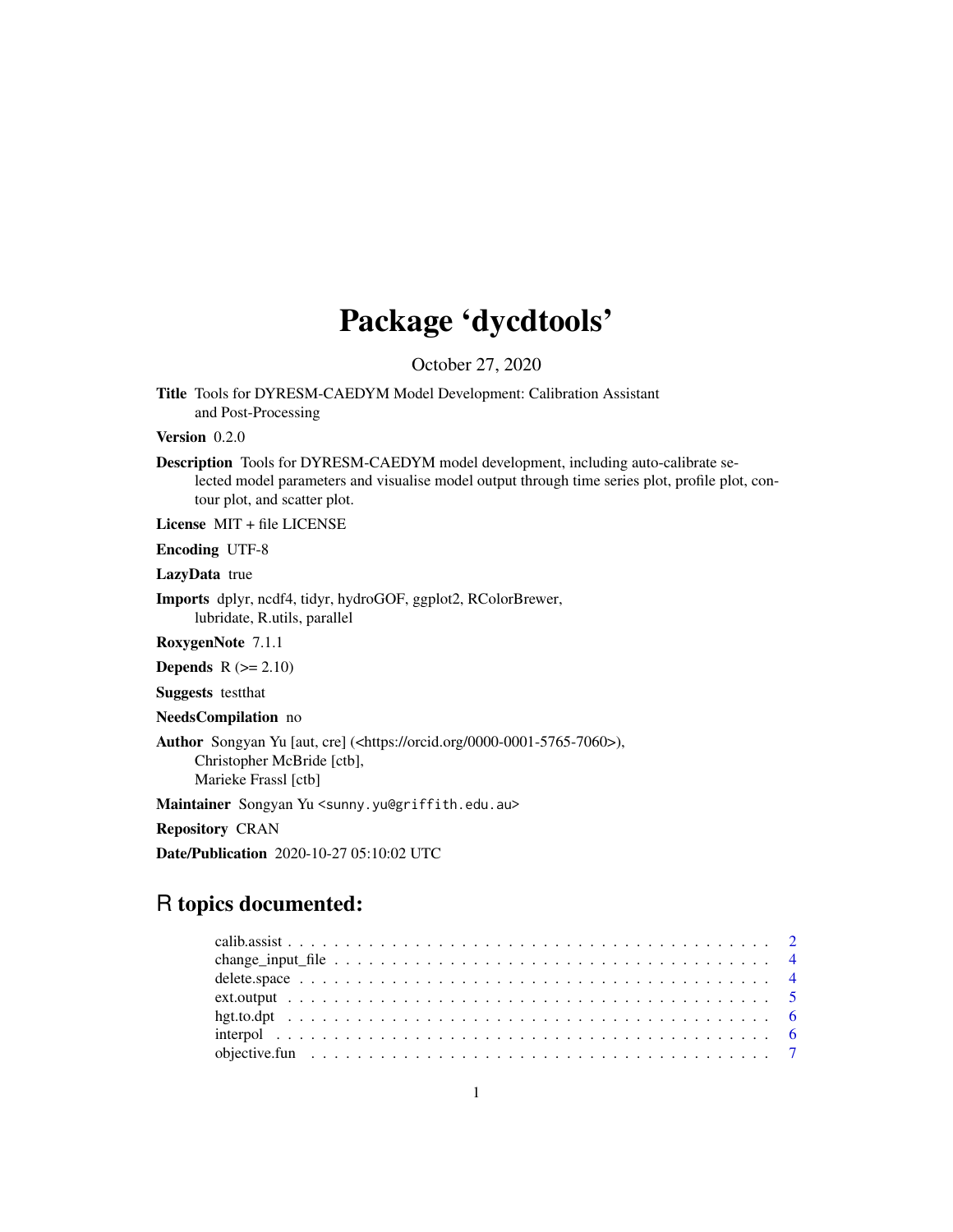#### <span id="page-1-0"></span> $2 \cos \theta$  calibration  $\cos \theta$  calibration  $\cos \theta$  calibration  $\cos \theta$

| Index | 19 |  |
|-------|----|--|

| calib.assist | Assist calibration of DYRESM-CAEDYM model. Before using this                                           |
|--------------|--------------------------------------------------------------------------------------------------------|
|              | function, make sure that you have set up "Bin" and "Files" sub-folders<br>under the DYCD model folder. |

# Description

This function tries different combinations of selected parameter values and outputs corresponding values of fit-of-goodness by calculating some objective functions. Then users can choose the optimal set of parameter values to calibrate the model.

#### Usage

```
calib.assist(
  cal.para = "Data/Calibration parameters.csv",
  combination = "random",
  n = 1,
  model.var = c("TEMP", "DO", "TN", "TP", "NO3", "PO4", "NH4", "SALINITY"),
  phyto.group = NA,
  obs.data = "Data/Obs.csv",
  objective.function = c("NSE", "RMSE"),
  start.date = "2017-06-06",
  end.date = "2020-02-29",
  dycd.wd = "work_directory",
  dycd.output = "work_directory/DYsim.nc",
  file_name = "work_directory/Calibration.csv",
  verbose = TRUE,
  parallel = FALSE,
  n.cores = NULL,
  write.out = FALSE
```
# )

#### Arguments

cal.para a character string naming a file where parameters to be calibrated and their value ranges. this file need to have fixed colnames.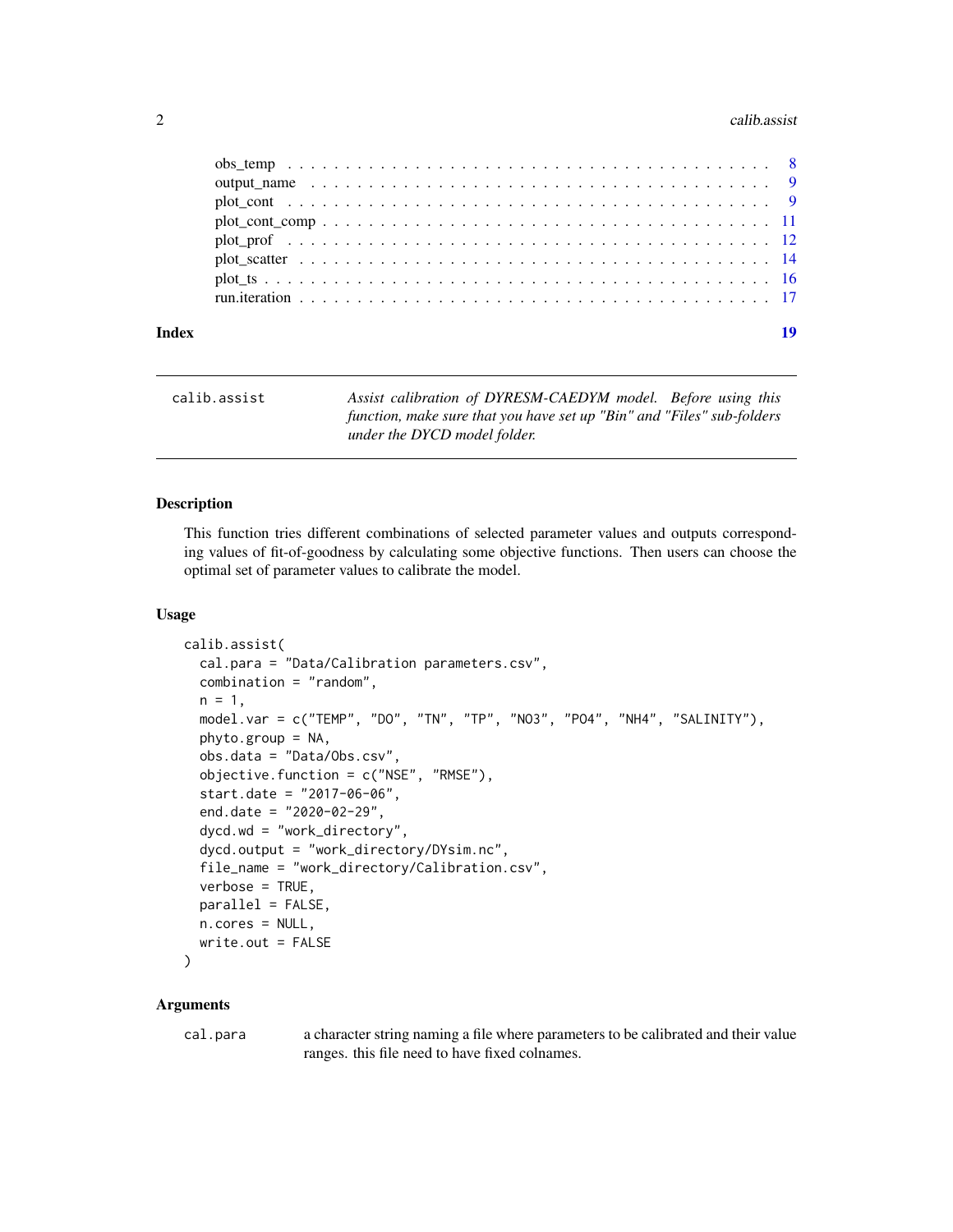#### calib.assist 3

| combination          | a vector of string character of how to pick up combinations of parameter val-<br>ues."random" or "all".                                                                                                                                                                                                                                                                                                  |
|----------------------|----------------------------------------------------------------------------------------------------------------------------------------------------------------------------------------------------------------------------------------------------------------------------------------------------------------------------------------------------------------------------------------------------------|
| n                    | the number of randomly selections. Must be provided if combination = random.                                                                                                                                                                                                                                                                                                                             |
| model.var            | a vector of string character of modelled variables for calibration. When multiple<br>phytoplankton groups will be combined for calibration, use "CHLA" and the fol-<br>lowing argument of "phyto.group" to specify them. When phytoplankton groups<br>will be calibrated separately, put their abbrev. in this argument. Currently, five<br>abbrevs are supported: CHLOR, FDIAT, NODUL, CYANO and CRYPT. |
| phyto.group          | a vector of simulated phytoplankton groups, including CHLOR, FDIAT, NODUL,<br>CYANO and CRYPT.                                                                                                                                                                                                                                                                                                           |
| obs.data             | a character string naming a file of observed lake data. This file need to have<br>fixed column names and orders.                                                                                                                                                                                                                                                                                         |
| objective.function   |                                                                                                                                                                                                                                                                                                                                                                                                          |
|                      | a vector of string character claiming what objective function(s) to be used for<br>calibration. Selected from the following five functions: "NSE": Nash-Sutcliffe<br>efficiency coefficient, "RMSE": Root Mean Square Error, "MAE": Mean Abso-<br>lute Error, "RAE": Relative Absolute Error, "Pearson": Pearson's r.                                                                                    |
| start.date, end.date |                                                                                                                                                                                                                                                                                                                                                                                                          |
|                      | the beginning and ending simulation dates for the intended DYRESM-CAEDYM<br>model run. The date format must be "%Y-%m-%d".                                                                                                                                                                                                                                                                               |
| dycd.wd              | working directory where input files (including the bat file) to DYRESM-CAEDYM<br>are stored.                                                                                                                                                                                                                                                                                                             |
| dycd.output          | a character string naming the output file from the model run.                                                                                                                                                                                                                                                                                                                                            |
| file_name            | a character string naming a png file for writing out the auto-calibration results.                                                                                                                                                                                                                                                                                                                       |
| verbose              | if TRUE, the auto-calibration information is printed.                                                                                                                                                                                                                                                                                                                                                    |
| parallel             | if TRUE, the calibration process can be run on multiple cores.                                                                                                                                                                                                                                                                                                                                           |
| n.cores              | When parallel is TRUE, n.cores is the number of cores the calibration function<br>will be run on. If not provided, the default value is the number of available cores<br>on the computer -1.                                                                                                                                                                                                             |
| write.out            | if TRUE, the auto-calibration results are saved a file with a file name set by the<br>"file_name" argument.                                                                                                                                                                                                                                                                                              |

#### Value

a dataframe of trialed values of parameters and corresponding values of objective function(s).

# Note

No executable examples are provided to illustrate the use of this function, as this function relies on the DYRESM-CAEDYM executables to work.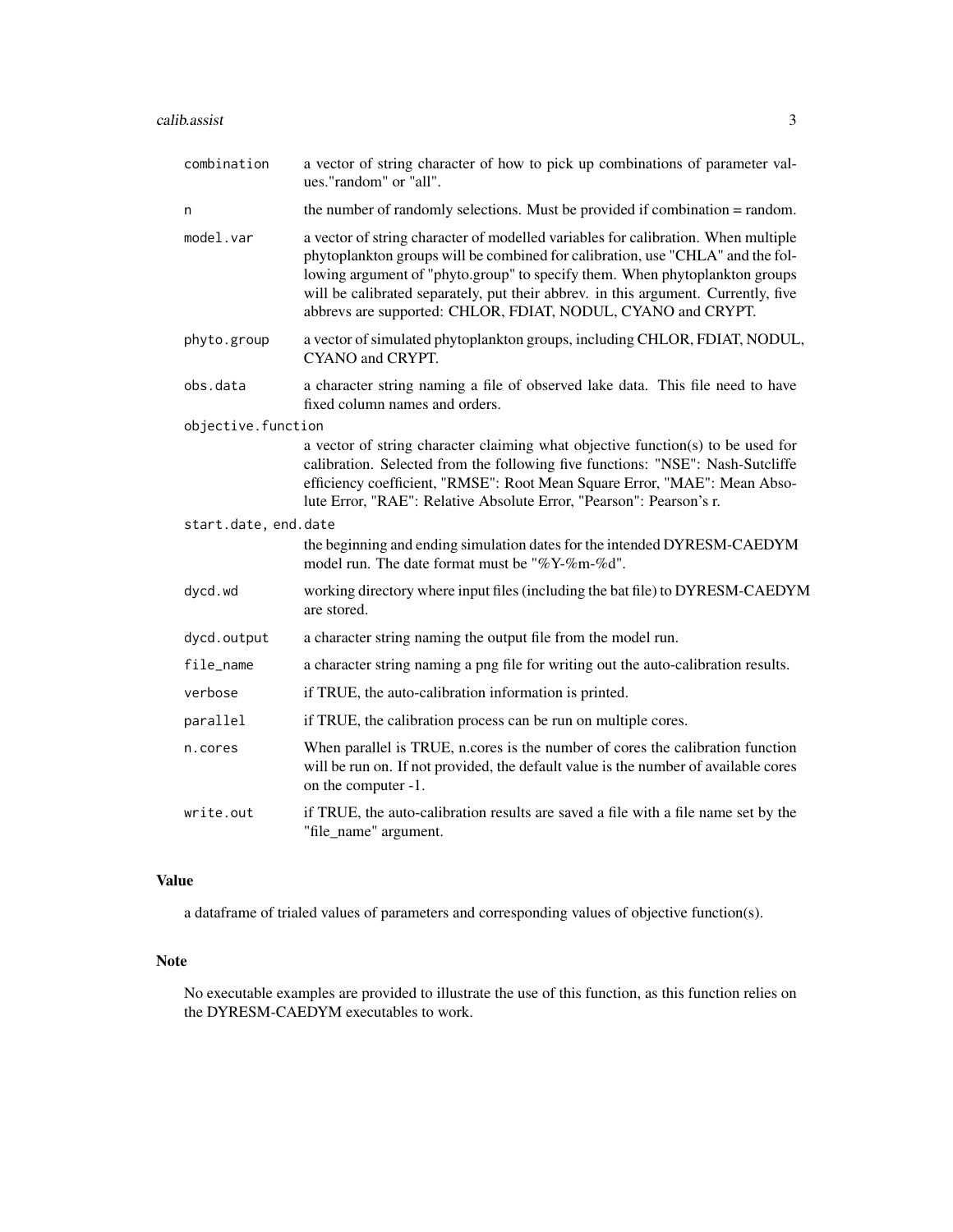<span id="page-3-0"></span>change\_input\_file *change parameter value of input files to DYRESM\_CAEDYM model.*

# Description

change parameter value of input files to DYRESM\_CAEDYM model.

#### Usage

```
change_input_file(input_file = "par", row_no = 12, new_value)
```
# Arguments

| input_file | vector of input format, such as "par", "cfg".                         |
|------------|-----------------------------------------------------------------------|
| row no     | the number of row where the variable of interest is in the input file |
| new_value  | the new value that will be assigned to the variable of interest.      |

| delete.space | Delete all whitespace until a non-whitespace character. |
|--------------|---------------------------------------------------------|
|              |                                                         |

# Description

Delete all whitespace until a non-whitespace character.

# Usage

```
delete.space(extract_val)
```
# Arguments

extract\_val a vector.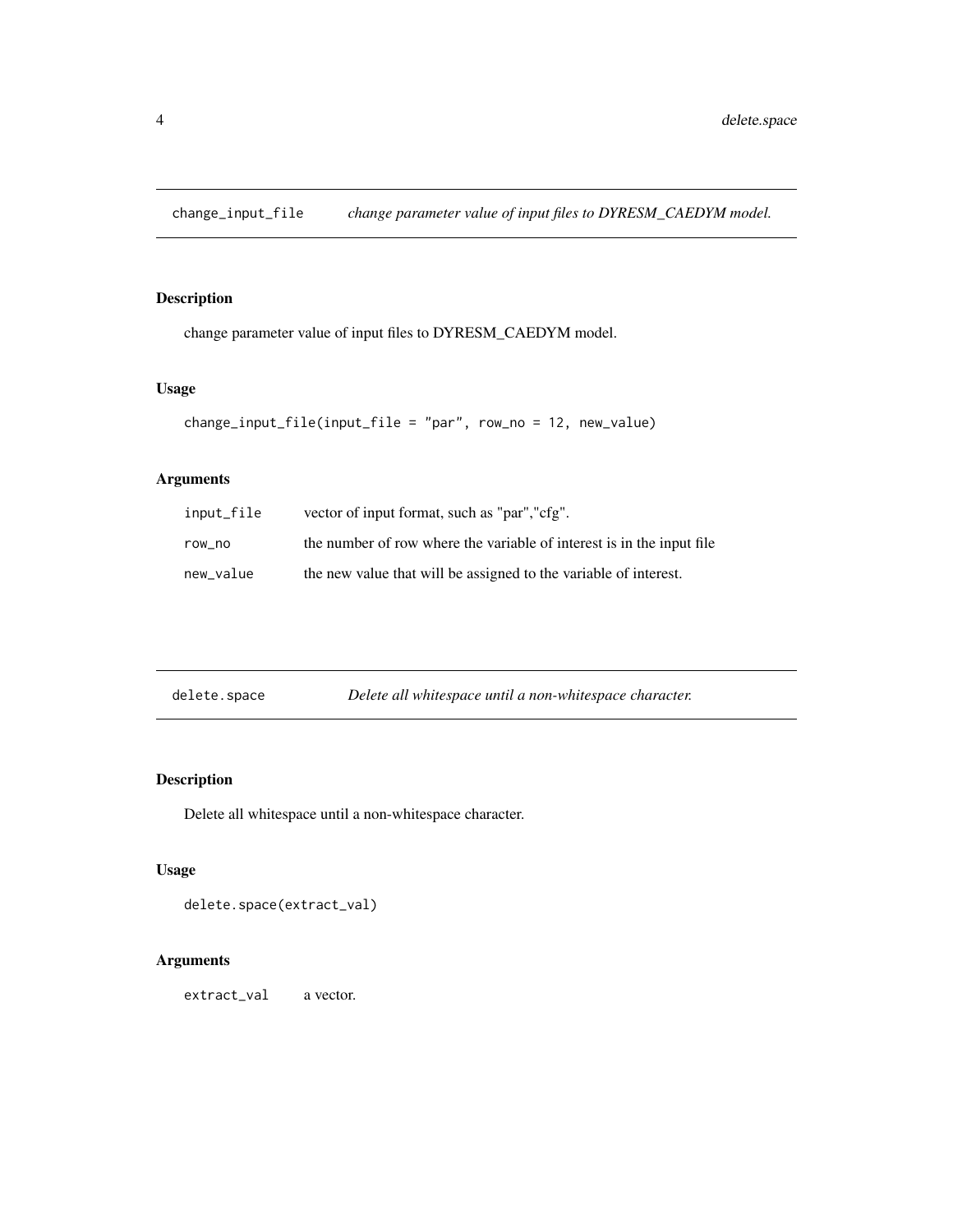<span id="page-4-0"></span>

Extract simulations from DYRESM-CAEDYM output. It is recommended to use the following example code to assign values of each simulated variable to a corresponding matrix.

#### Usage

```
ext.output(
  dycd.output = "data/dysim.nc",
  var.extract = c("TEMP", "DO", "TP", "TN", "NO3", "NH4", "CHLA")
\mathcal{L}
```
# Arguments

| dycd.output | a string of characters of the output netcdf file names of DYRESM-CAEDYM<br>model                                                                                                                                                                    |
|-------------|-----------------------------------------------------------------------------------------------------------------------------------------------------------------------------------------------------------------------------------------------------|
| var.extract | a vector of variables to be extracted from the output file. Options include TEMP,<br>DO, TP, NO3, NH4, TN, CHLOR, FDIAT, SSOL1, SSOL2, and PO4. Apart<br>from nominated variables, simulation period and layer height data are also ex-<br>tracted. |

#### Value

a list of values of those variables of interest, as well as two compulsory variables (i.e. simulation period, water level)

# Examples

```
# extract simulated temperature values from DYRESM-CAEDYM simulation file
var.values<-ext.output(dycd.output=system.file("extdata", "dysim.nc", package = "dycdtools"),
                      var.extract=c("TEMP"))
```

```
for(i in 1:length(var.values)){
 expres<-paste0(names(var.values)[i],"<-data.frame(var.values[[",i,"]])")
 eval(parse(text=expres))
}
```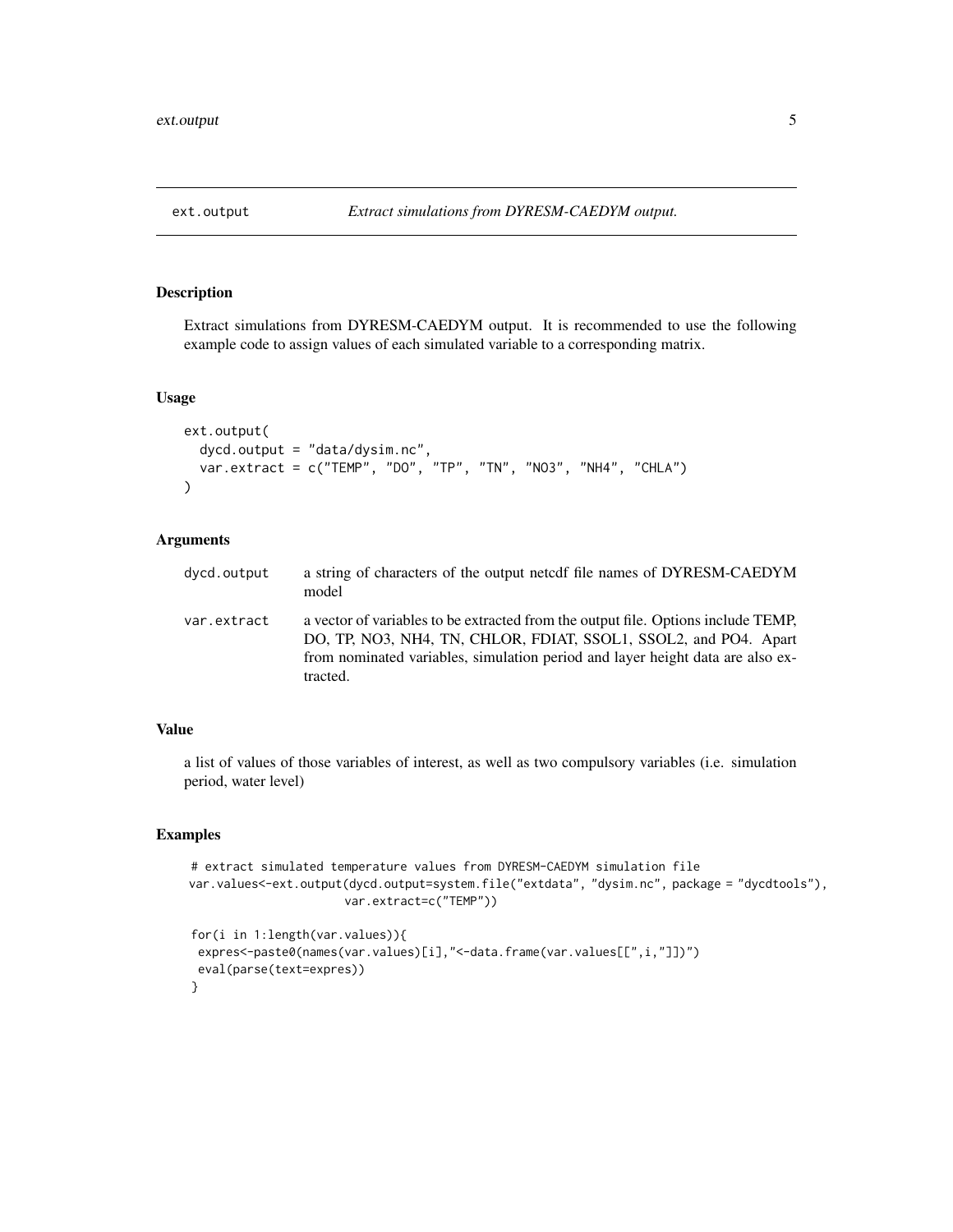<span id="page-5-0"></span>

convert from height to depth

#### Usage

hgt.to.dpt(height)

#### Arguments

height a vector of height profile

interpol *Interpolation of simulation for a series of user-defined depths.*

# Description

Convert simulated variable at irregular layer heights to a dataframe of the same variable at sequenced layer heights.

#### Usage

interpol(layerHeights, var, min.depth, max.depth, by.value)

# Arguments

| laverHeights | layer heights, extracted from DYCD outputs                                      |
|--------------|---------------------------------------------------------------------------------|
| var          | simulated variable values, extracted from DYCD outputs                          |
|              | min.depth, max.depth, by.value                                                  |
|              | minimum and maximum depth for interpolation at the depth increment of by value. |

# Value

a matrix of interpolated values of such variable.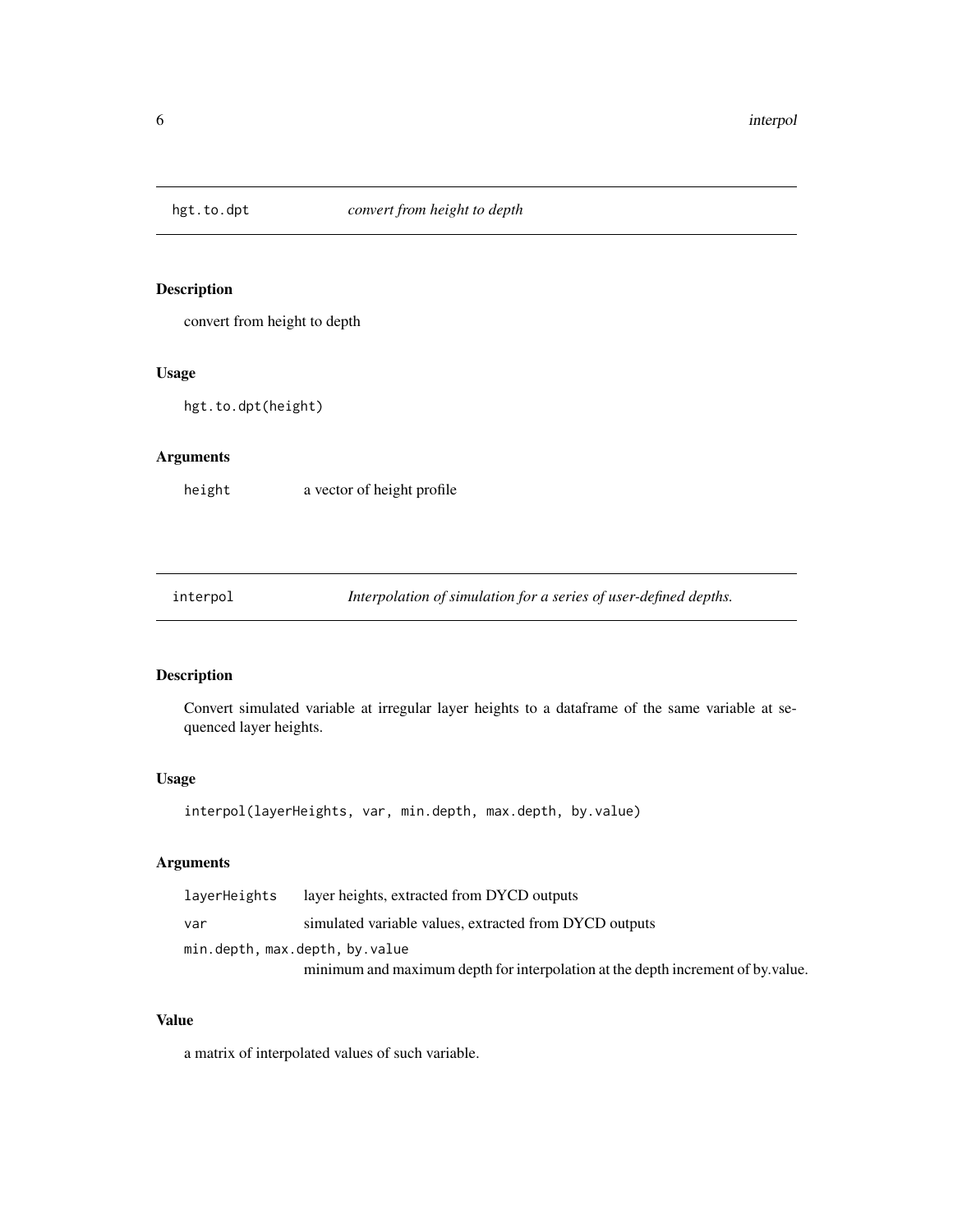# <span id="page-6-0"></span>objective.fun 7

#### Examples

```
# extract simulated temperature values from DYRESM-CAEDYM simulation file
var.values<-ext.output(dycd.output=system.file("extdata", "dysim.nc", package = "dycdtools"),
                       var.extract=c("TEMP"))
for(i in 1:length(var.values)){
 expres<-paste0(names(var.values)[i],"<-data.frame(var.values[[",i,"]])")
 eval(parse(text=expres))
}
```

```
# interpolate temperature for depths from 0 to 13 m at increment of 0.5 m
temp.interpolated<-interpol(layerHeights = dyresmLAYER_HTS_Var,
                           var = dyresmTEMPTURE_Var,
```

```
min.dept = 0, max.dept = 13, by.value = 0.5)
```
objective.fun *Measure the goodness of fit for DYCD model simulations.*

### Description

Five objective functions can be used to measure goodness of fit: 1) Nash-Sutcliffe efficiency coefficient (NSE), 2) Root Mean Square Error (RMSE), 3) Mean Absolute Error (MAE), 4) Relative Absolute Error (RAE), and 5) Pearson's r.

# Usage

```
objective.fun(
  sim,
  obs,
  fun = "RMSE",start.date = "2017-06-06",
  end.date = "2020-02-29",
 min.depth = 0,
 max.depth = 33,
 by.value = 0.5)
```

| sim                  | a matrix of bio-geochemical variable values with column of time and row of<br>depth.                                           |
|----------------------|--------------------------------------------------------------------------------------------------------------------------------|
| obs                  | a data frame of observed value, with three columns: Date, depth, value.                                                        |
| fun                  | objective function to be calculated. Selected one from "NSE", "RMSE", "MAE", "RAE",<br>and "Pearson".                          |
| start.date, end.date |                                                                                                                                |
|                      | the beginning and ending simulation dates for the intended DYRESM-CAEDYM<br>model run. The date format must be "% $Y$ -%m-%d". |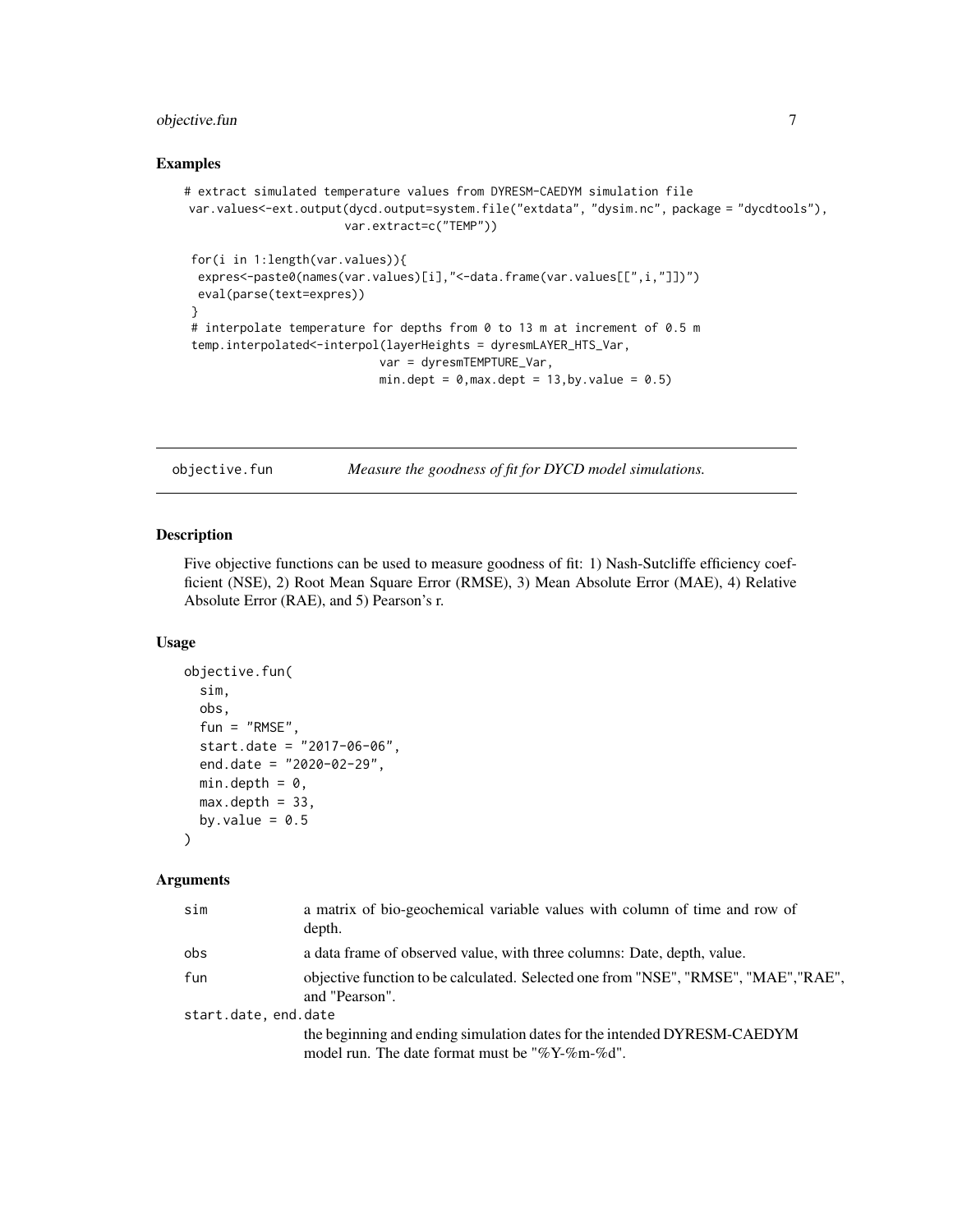<span id="page-7-0"></span>

| min.depth, max.depth |                                                                                     |
|----------------------|-------------------------------------------------------------------------------------|
|                      | minimum and maximum depth to be compared between simulations and obser-<br>vations. |
| by.value             | the value of increment for depth.                                                   |

#### Value

a vector of objective function values. The first is NSE and the second is RMSE.

| obs_temp | Example observed profiling temperature data across different depths |  |
|----------|---------------------------------------------------------------------|--|
|          | over the period of 6-11 June 2017.                                  |  |

# Description

A table has three columns. The first column name is Date in the form of dd-mm-YY. The second column is Depth where the temperature data was monitored. The third column is monitored temperature value.

# Usage

data(obs\_temp)

# Format

A data frame with 77 rows and 3 variables:

Date date when the monitoring happened

Depth depth of monitoring

TEMP temperature value

#### Source

self-made.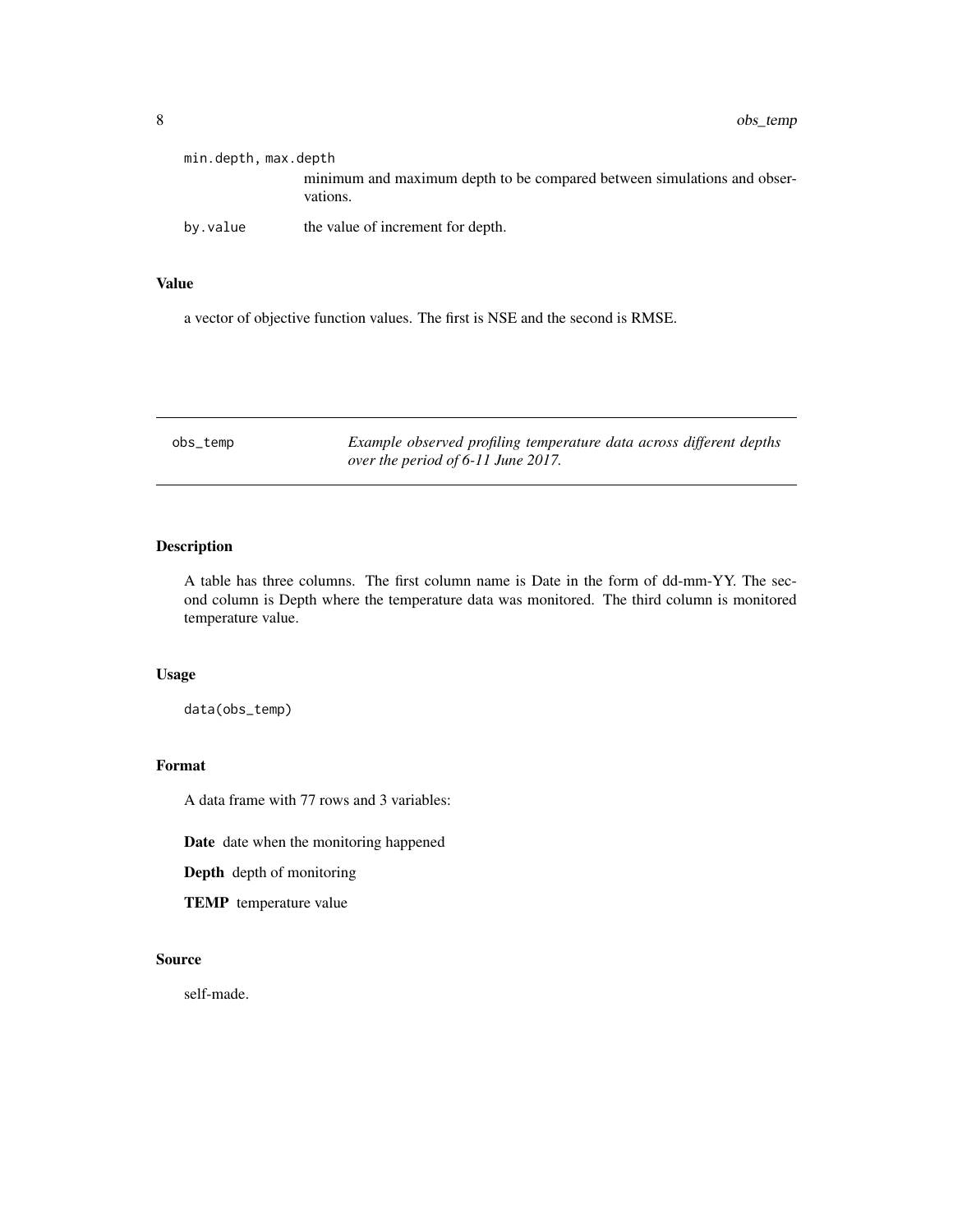<span id="page-8-0"></span>

A table has two columns. The first column name is var.name, meaning variable names that are used in the extract.output function. The second column is the default DYCD simulation variable names, such as "dyresmLAYER\_HTS\_Var".

#### Usage

```
data(output_name)
```
#### Format

A data frame with 65 rows and 2 variables:

var.name variable name

output.name default DYCD simulation variable name

#### Source

self-made.

| plot_cont | Contour plot of a variable simulation, with observed data shown as |
|-----------|--------------------------------------------------------------------|
|           | dots in the generated contour plot.                                |

#### Description

Contour plot a matrix of a bio-geochemical variable values, which can be generated through "interpol" function.

#### Usage

```
plot_cont(
  sim = temp.interpolated,
  start.date = "2017-06-06",
  end.date = "2017-06-15",
  legend.title = "T °C",min.depth = 0,
 max.depth = 13,
 by.value = 0.5,
  nlevels = 20,
  plot.save = TRUE,
  file_name = "Contour_temp.png",
```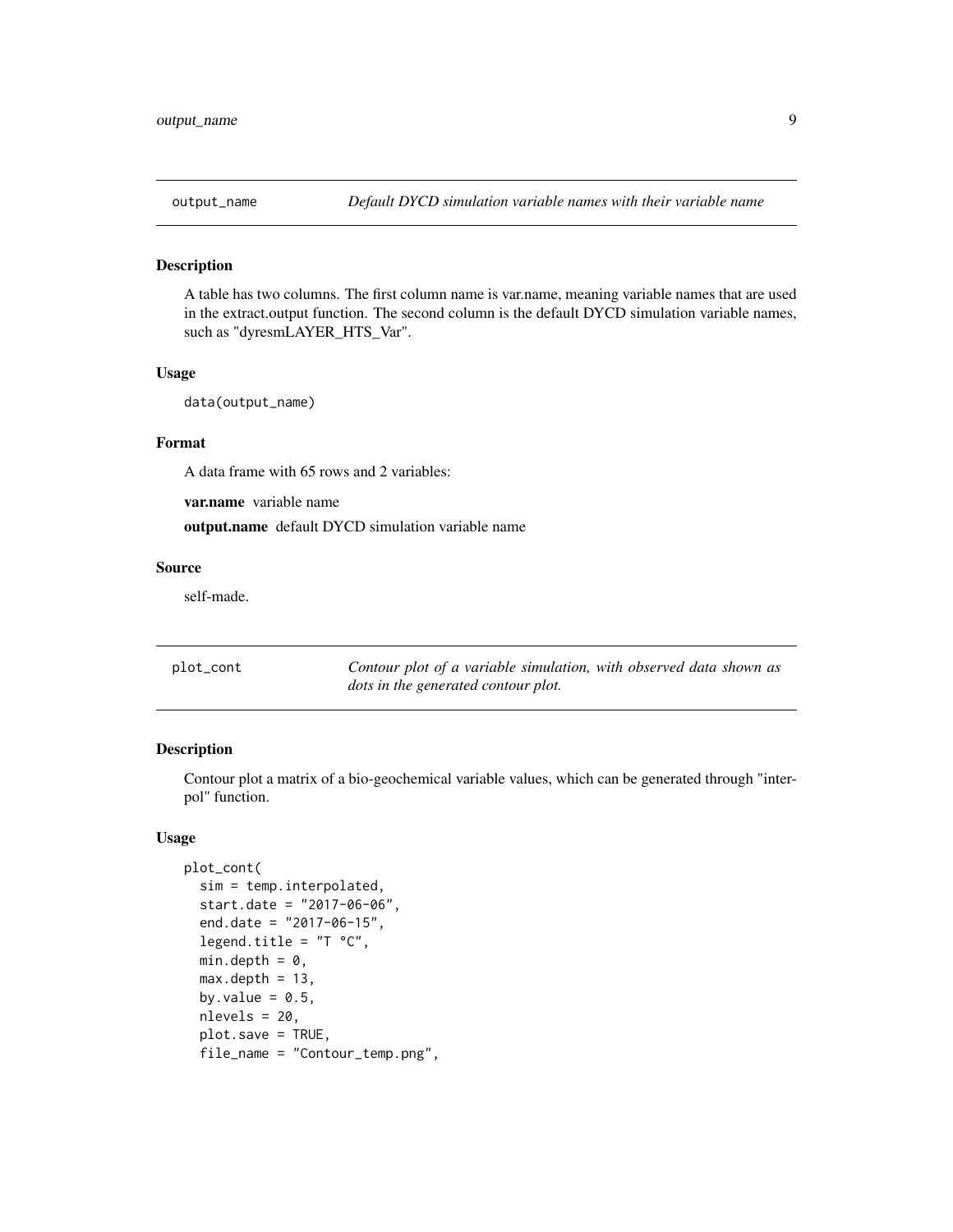```
height = 5,
 width = 8,
 ppi = 150
\lambda
```
#### Arguments

| sim                            | a matrix of simulated variables that have been interpolated                                                                |
|--------------------------------|----------------------------------------------------------------------------------------------------------------------------|
| start.date, end.date           |                                                                                                                            |
|                                | the beginning and ending simulation dates for the intended DYRESM-CAEDYM<br>model run. The date format must be "%Y-%m-%d". |
| legend.title                   | the legend title of the contour figure.                                                                                    |
| min.depth, max.depth, by.value |                                                                                                                            |
|                                | minimum and maximum depth used to be the start of y axis of the contour plot,<br>at the increment of by value.             |
| nlevels                        | a set of levels which are used to partition the range of simulation variable.                                              |
| plot.save                      | if TRUE, the plot is saved with the "height", "width", and "ppi" parameters.                                               |
| file_name                      | the file path to save the generated contour figure.                                                                        |
| height, width                  | the relative height/width of the figure.                                                                                   |
| ppi                            | the ppi value of the figure.                                                                                               |

### Value

a graph file of contour plot saved in the Figure folder.

#### Examples

```
# extract simulated temperature values from DYRESM-CAEDYM simulation file
var.values<-ext.output(dycd.output=system.file("extdata", "dysim.nc", package = "dycdtools"),
                       var.extract=c("TEMP"))
for(i in 1:length(var.values)){
 expres<-paste0(names(var.values)[i],"<-data.frame(var.values[[",i,"]])")
 eval(parse(text=expres))
}
# interpolate temperature for depths from 0 to 13 m at increment of 0.5 m
 temp.interpolated<-interpol(layerHeights = dyresmLAYER_HTS_Var,
                             var = dyresmTEMPTURE_Var,
                             min.dept = 0, max.dept = 13, by. value = 0.5# contour plot of temperature simulations
 plot_cont(sim=temp.interpolated,
            start.date="2017-06-06",end.date="2017-06-15",
            legend.title="T \u00B0C",
            min.depth=0,max.depth=13,by.value=0.5,
            nlevels=20,
            plot.save=FALSE,
            file_name="Contour_temp.png",
```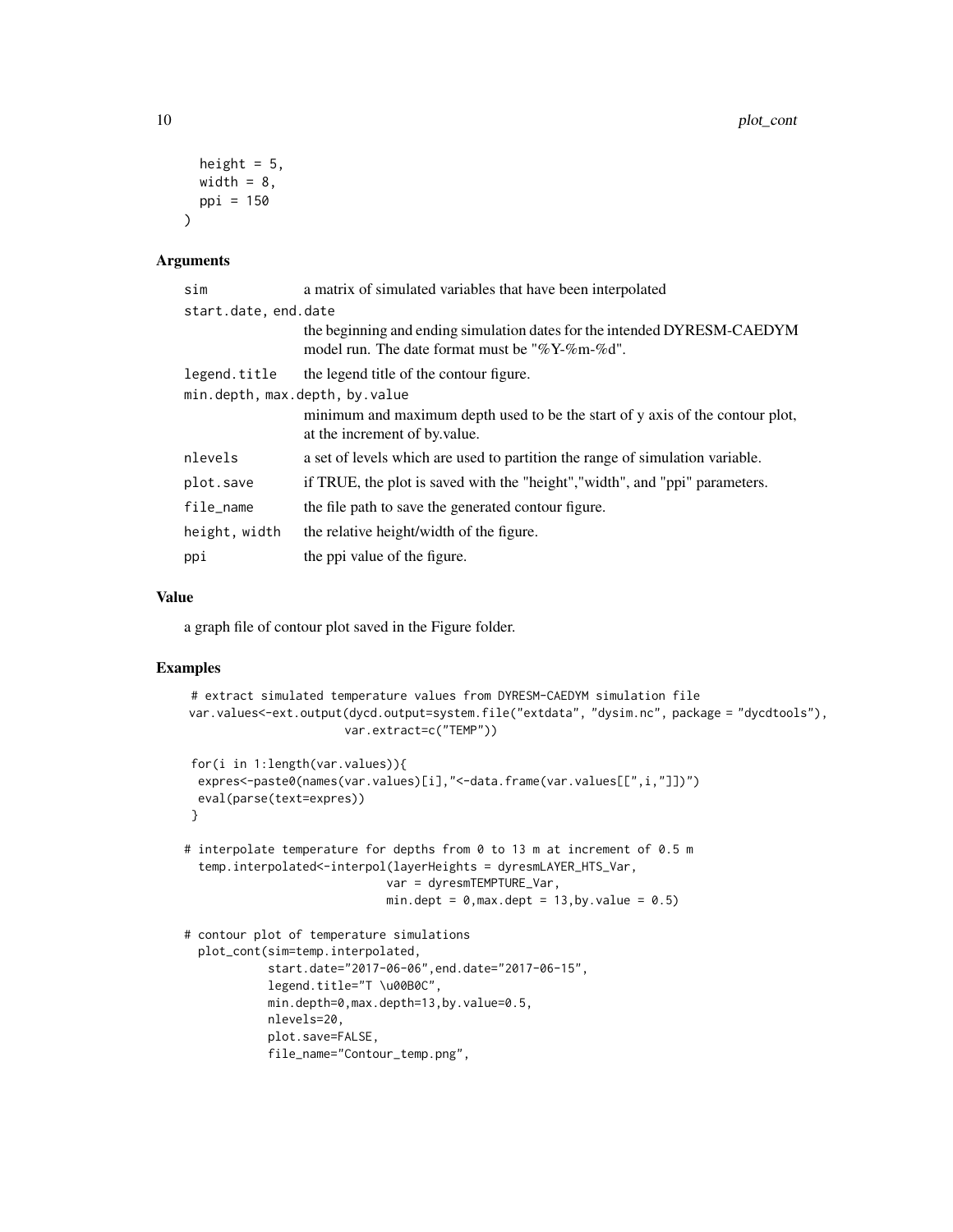<span id="page-10-0"></span>height=5,width=8,ppi=150)

plot\_cont\_comp *Contour plot of a variable simulation, with observed data shown as dots in the generated contour plot.*

# Description

Contour plot a matrix of a bio-geochemical variable values, which can be generated through "interpol" function.

# Usage

```
plot_cont_comp(
  sim = temp.interpolated,
  obs = obs_temp,
  file_name = "Contour_temp.png",
  start.date = "2017-06-06",
  end.date = "2017-06-15",
  date = NULL,
  legend.title = "T °C",min.depth = 0,max.depth = 13,
 by.value = 0.5,
  nlevels = 20,
 plot.save = TRUE,
  height = 5,
 width = 8,
  ppi = 150
)
```

| sim                            | a matrix of simulated variables that have been interpolated                                                                |  |
|--------------------------------|----------------------------------------------------------------------------------------------------------------------------|--|
| obs                            | observed values of variable.                                                                                               |  |
| file_name                      | the file path to save the generated contour figure.                                                                        |  |
| start.date, end.date           |                                                                                                                            |  |
|                                | the beginning and ending simulation dates for the intended DYRESM-CAEDYM<br>model run. The date format must be "%Y-%m-%d". |  |
| date                           | all dates within the simulation period.                                                                                    |  |
| legend.title                   | the legend title of the contour figure.                                                                                    |  |
| min.depth, max.depth, by.value |                                                                                                                            |  |
|                                | minimum and maximum depth used to be the start of y axis of the contour plot,                                              |  |
|                                | at the increment of by value.                                                                                              |  |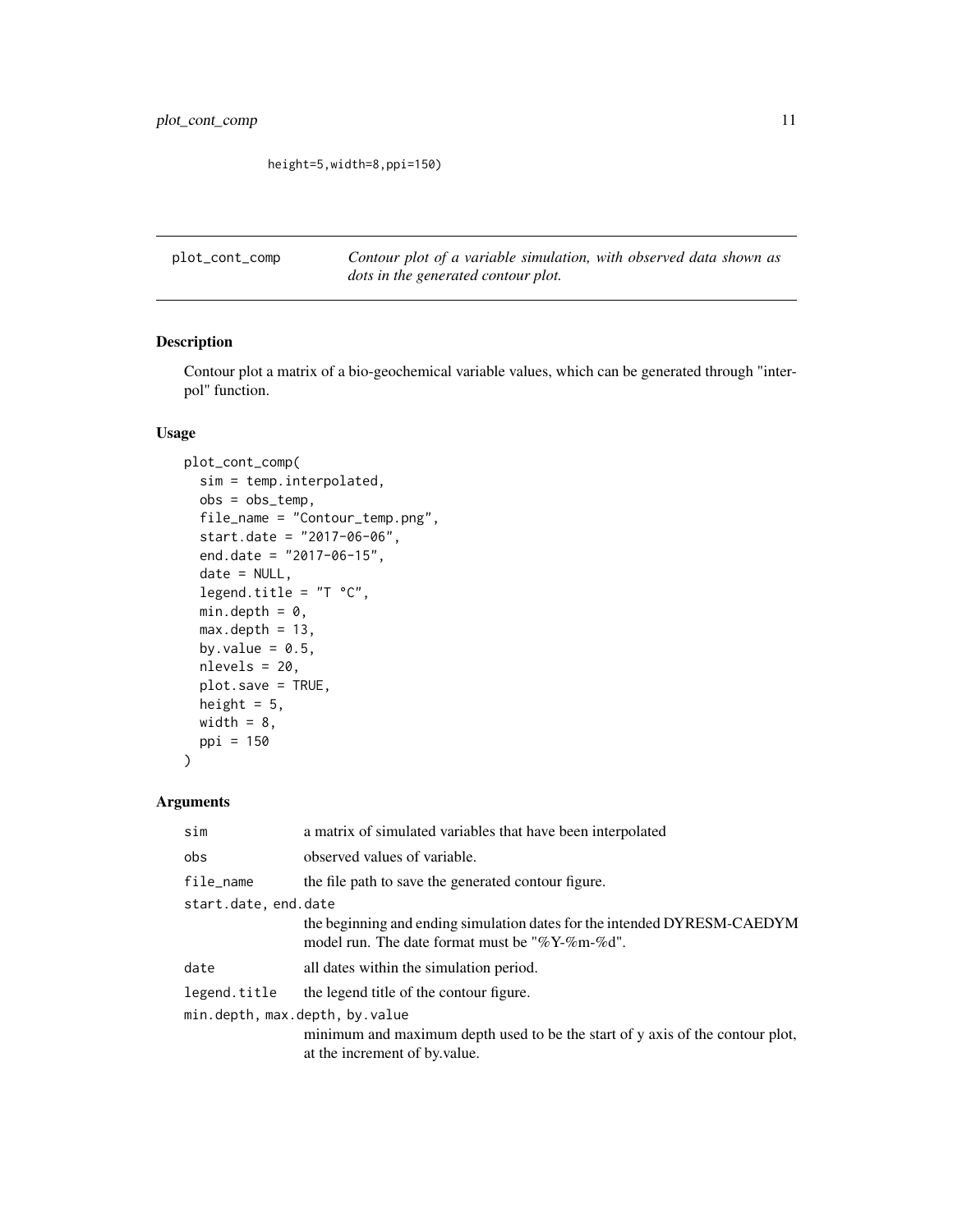<span id="page-11-0"></span>

| nlevels       | a set of levels which are used to partition the range of simulation variable. |
|---------------|-------------------------------------------------------------------------------|
| plot.save     | if TRUE, the plot is saved with the "height", "width", and "ppi" parameters.  |
| height, width | the relative height/width of the figure.                                      |
| ppi           | the ppi value of the figure.                                                  |

#### Value

a graph file of contour plot saved in the Figure folder.

#### Examples

```
# extract simulated temperature values from DYRESM-CAEDYM simulation file
var.values<-ext.output(dycd.output=system.file("extdata", "dysim.nc", package = "dycdtools"),
                       var.extract=c("TEMP"))
 for(i in 1:length(var.values)){
     expres<-paste0(names(var.values)[i],"<-data.frame(var.values[[",i,"]])")
     eval(parse(text=expres))
 }
# interpolate temperature for depths from 0 to 13 m at increment of 0.5 m
 temp.interpolated<-interpol(layerHeights = dyresmLAYER_HTS_Var,
                             var = dyresmTEMPTURE_Var,
                             min.dept = 0, \text{max.depth} = 13, \text{by.value} = 0.5data(obs_temp)
# contour plot of temperature simulations with observed data shown as colour-coded dots
 plot_cont_comp(sim=temp.interpolated,
                 obs=obs_temp,
                 start.date="2017-06-06",end.date="2017-06-15",
                 date=NULL,
                 legend.title="T \u00B0C",
                 min.depth=0,max.depth=13,by.value=0.5,
                 nlevels=20,
                 plot.save=FALSE,
                 file_name="Contour_temp.png",
                 height=5,width=8,ppi=150)
```
plot\_prof *Profile plot of simulated variable values vs. depth*

#### Description

A post-processing function used to visualise model output in a profile graph.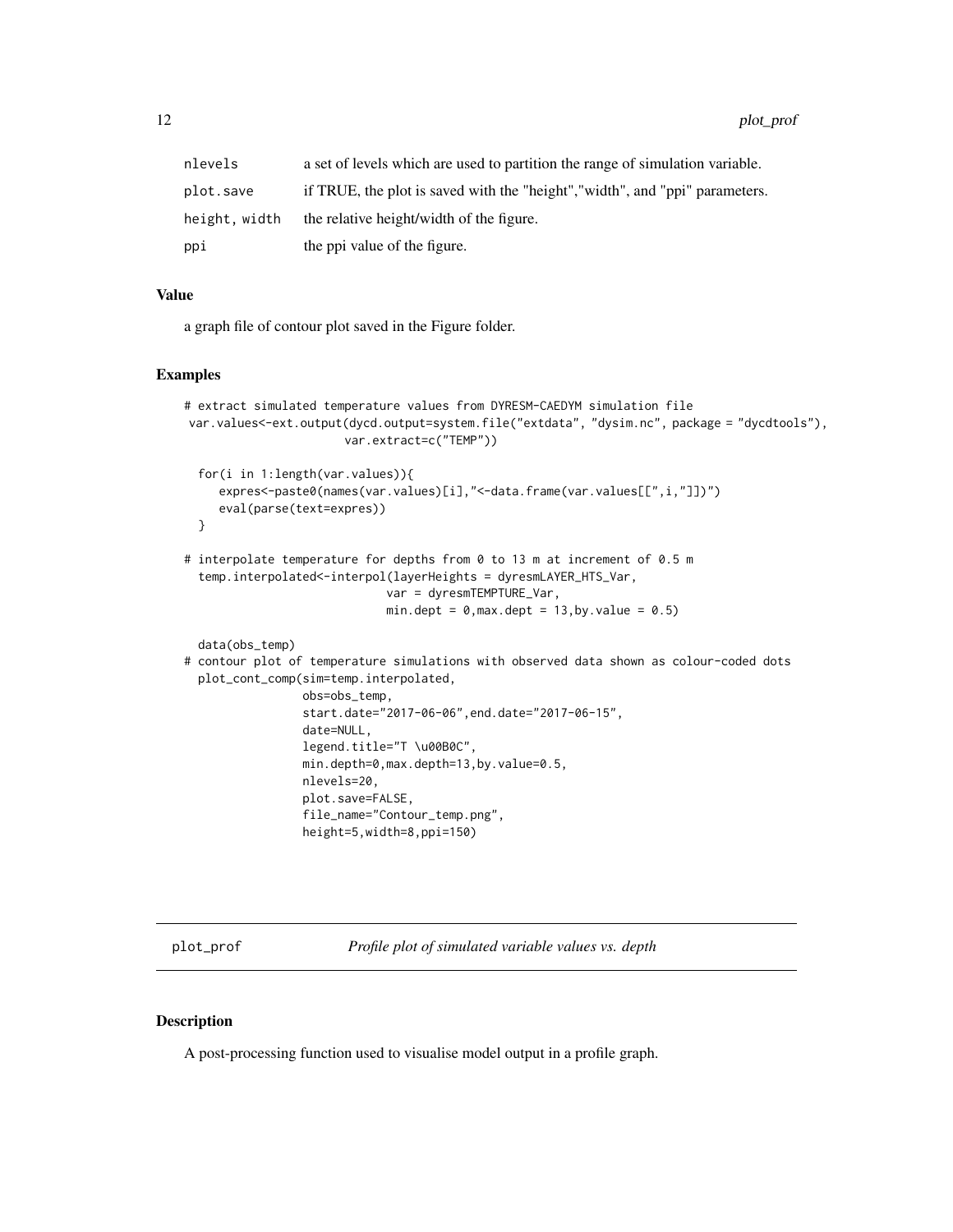#### plot\_prof the contract of the contract of the contract of the contract of the contract of the contract of the contract of the contract of the contract of the contract of the contract of the contract of the contract of the

# Usage

```
plot_prof(
 sim = temp.interpolated,
 obs = obs.temp,
 sim.start = "2017-06-06",
 sim.end = "2020-02-29",
 plot.start = "2017-06-06",
 plot.end = "2020-02-29",
 xlabel = "Temperature °C",
 min.depth = 0,max.depth,
 by.value,
 plot.save = FALSE,
 file_name,
 height = 11,
 width = 18)
```
# Arguments

| sim                  | interpolated values of variable.                                                                                           |  |
|----------------------|----------------------------------------------------------------------------------------------------------------------------|--|
| obs                  | observed values of variable.                                                                                               |  |
| sim.start, sim.end   |                                                                                                                            |  |
|                      | the beginning and ending simulation dates for the intended DYRESM-CAEDYM<br>model run. The date format must be "%Y-%m-%d". |  |
| plot.start, plot.end |                                                                                                                            |  |
|                      | the beginning and ending dates for the plotting purpose. The date format must<br>be "%Y-%m-%d".                            |  |
| xlabel               | the x axis label of the profile figure                                                                                     |  |
|                      | min.depth, max.depth, by.value                                                                                             |  |
|                      | minimum and maximum depth for the profile plot at the depth increment of<br>by.value.                                      |  |
| plot.save            | if TRUE, the plot is saved with the "height", "width", and "ppi" parameters.                                               |  |
| file_name            | the file path to save the generated profile figure                                                                         |  |
| height, width        | the height and width of the profile figure.                                                                                |  |

#### Value

a profile plot of sim~depth

# Examples

var.values<-ext.output(dycd.output=system.file("extdata", "dysim.nc", package = "dycdtools"), var.extract=c("TEMP"))

for(i in 1:length(var.values)){ expres<-paste0(names(var.values)[i],"<-data.frame(var.values[[",i,"]])")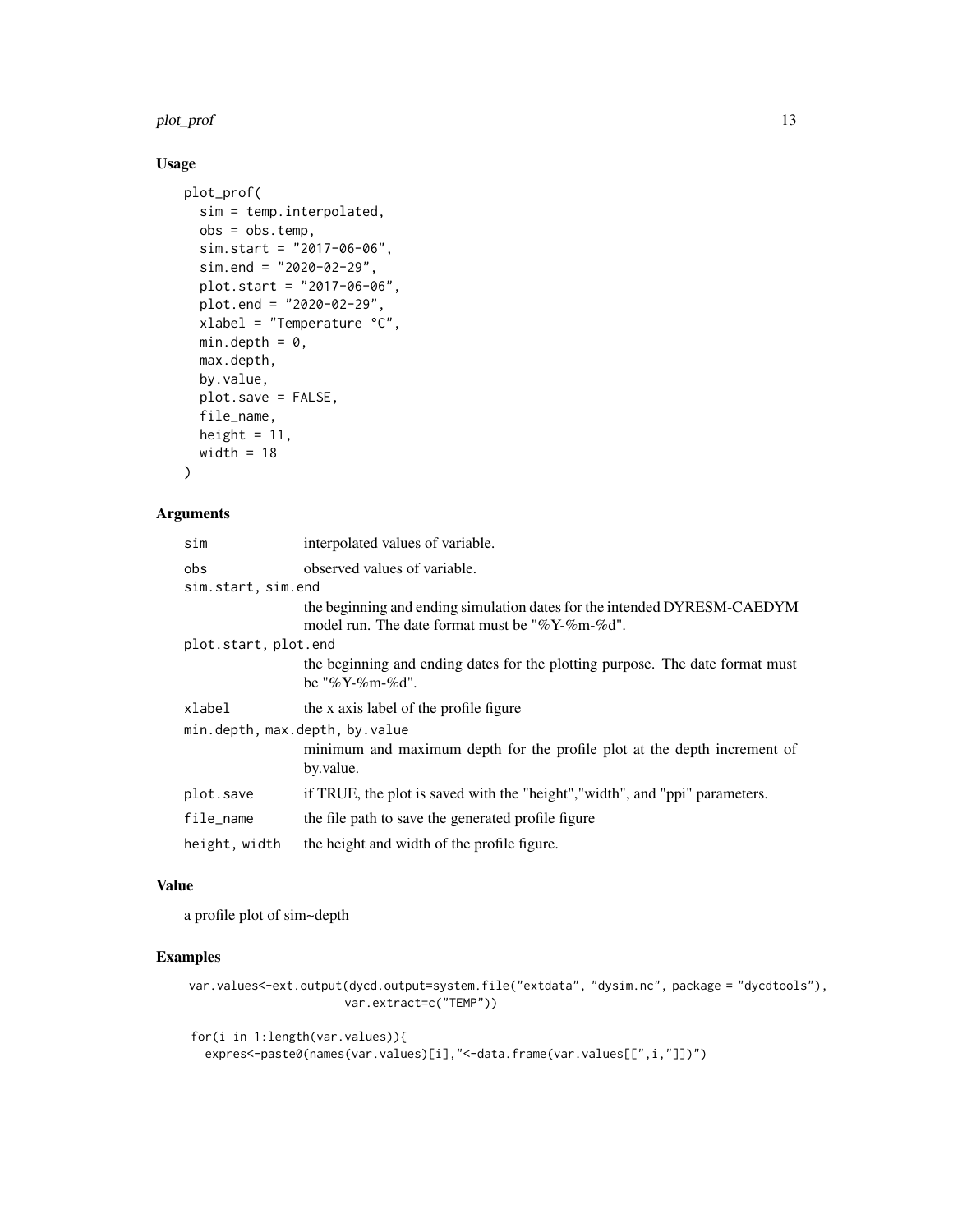```
eval(parse(text=expres))
 }
# interpolate temperature for depths from 0 to 13 m at increment of 0.5 m
 temp.interpolated<-interpol(layerHeights = dyresmLAYER_HTS_Var,
                              var = dyresmTEMPTURE_Var,
                              min.dept = 0, \text{max.depth} = 13, \text{by.value} = 0.5data(obs_temp)
# profile plot of temperature sim and obs
 plot_prof(sim=temp.interpolated,
            obs = obs_temp,
            sim.start="2017-06-06",
            sim.end="2017-06-15",
            plot.start="2017-06-06",
            plot.end="2017-06-15",
            xlabel = "Temperature \u00B0C",
            min.depth = 0, max.depth = 13, by.value = 0.5)
```
plot\_scatter *Scatter plot of sim and obs var values*

### Description

Scatter plot of sim and obs var values

#### Usage

```
plot_scatter(
  sim = temp.interpolated,
 obs = obs.temp,
  sim.start = "2017-06-06",sim.end = "2020-02-29",
 plot.start = "2017-06-06",
 plot.end = "2020-02-29",
 min.depth = 0,max.depth,
 by.value,
 plot.save = TRUE,
  file_name,
 height = 4,
 width = 7
```

```
)
```
#### Arguments

sim interpolated values of variable.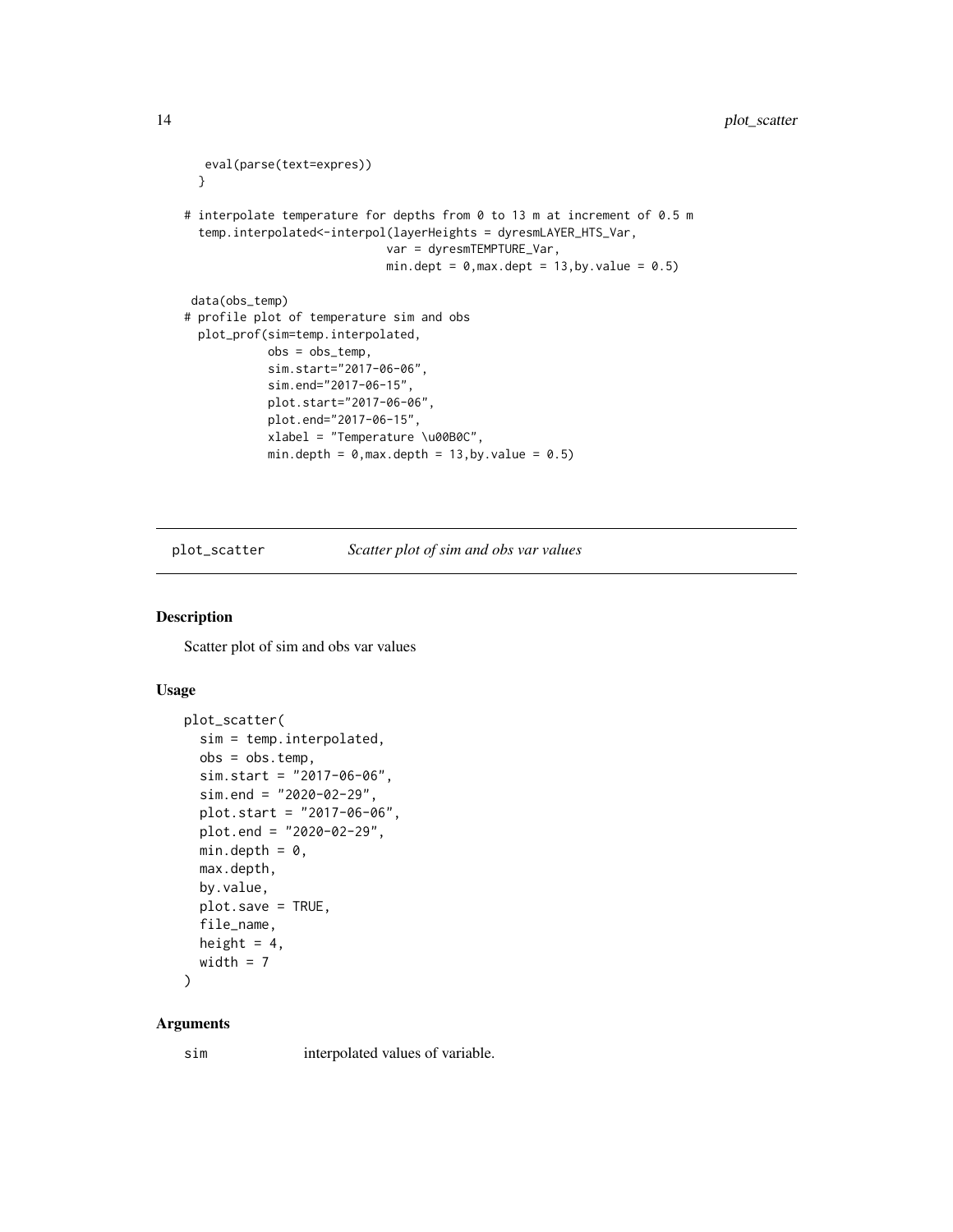# plot\_scatter 15

| obs                            | observed values of variable. This data need to have fixed types of colnames and |
|--------------------------------|---------------------------------------------------------------------------------|
|                                | orders.                                                                         |
| sim.start, sim.end             |                                                                                 |
|                                | the beginning and ending simulation dates for the intended DYRESM-CAEDYM        |
|                                | model run. The date format must be "%Y-%m-%d".                                  |
| plot.start, plot.end           |                                                                                 |
|                                | the beginning and ending dates for the plotting purpose. The date format must   |
|                                | be "%Y-%m-%d".                                                                  |
| min.depth, max.depth, by.value |                                                                                 |
|                                | minimum and maximum depth for the profile plot at the depth increment of        |
|                                | by.value.                                                                       |
| plot.save                      | if TRUE, the plot is saved with the "height", "width", and "ppi" parameters.    |
| file_name                      | the file path to save the generated scatter plot.                               |
| height, width                  | the height and width of the scatter figure.                                     |

#### Value

a scatter plot of sim vs. obs

#### Examples

```
var.values<-ext.output(dycd.output=system.file("extdata", "dysim.nc", package = "dycdtools"),
                      var.extract=c("TEMP"))
```

```
for(i in 1:length(var.values)){
  expres<-paste0(names(var.values)[i],"<-data.frame(var.values[[",i,"]])")
  eval(parse(text=expres))
 }
# interpolate temperature for depths from 0 to 13 m at increment of 0.5 m
 temp.interpolated<-interpol(layerHeights = dyresmLAYER_HTS_Var,
                            var = dyresmTEMPTURE_Var,
                             min.dept = 0, max.dept = 13, by. value = 0.5
```
data(obs\_temp)

```
# scatter plot of sim and obs temperature
plot_scatter(sim=temp.interpolated,
             obs=obs_temp,
             sim.start="2017-06-06",
             sim.end="2017-06-15",
             plot.start="2017-06-06",
             plot.end="2017-06-15",
             plot.save=FALSE,
             min.depth = 0,max.depth = 13,by.value = 0.5)
```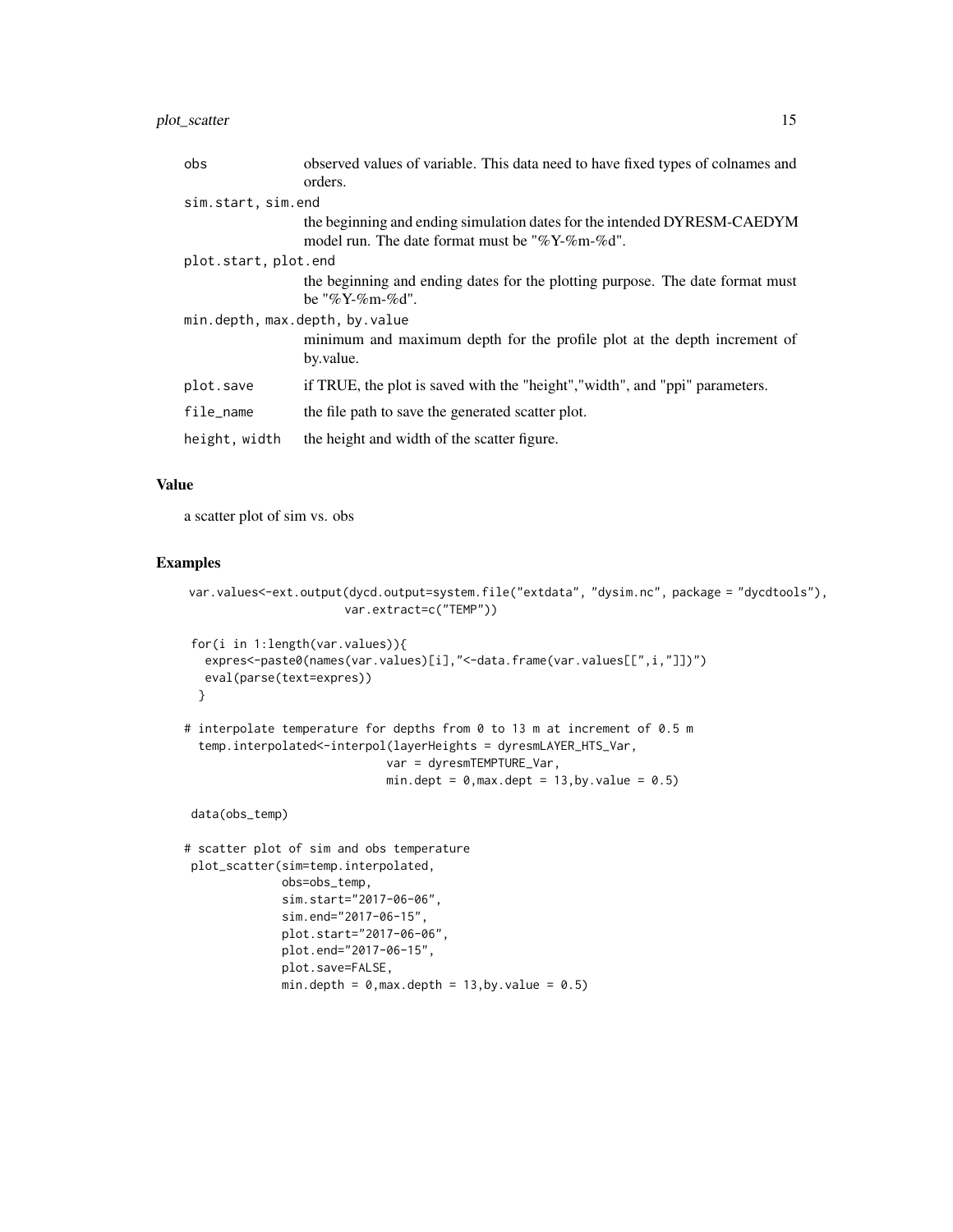<span id="page-15-0"></span>

Time series plot of simulated and observed values

# Usage

```
plot_ts(
  sim = temp.interpolated,
 obs = obs.temp,
  target.depth = c(1, 6, 12, 30),sim.start = "2017-06-06",
  sim.end = "2020-02-29",
 plot.start = "2017-06-06",
 plot.end = "2020-02-29",
 min.depth = 0,max.depth = 33,by.value = 0.5,
 ylabel = "Temperature °C",
 plot.save = FALSE,
  file_name,
 height = 7,
 width = 11)
```

| sim                            | interpolated values of variable                                                                                            |
|--------------------------------|----------------------------------------------------------------------------------------------------------------------------|
| obs                            | observed values of variable                                                                                                |
| target.depth                   | a vector of depth (unit:m) to be used to extract and plot variable values.                                                 |
| sim.start, sim.end             |                                                                                                                            |
|                                | the beginning and ending simulation dates for the intended DYRESM-CAEDYM<br>model run. The date format must be "%Y-%m-%d". |
| plot.start, plot.end           |                                                                                                                            |
|                                | the beginning and ending dates for the plotting purpose. The date format must<br>be "%Y-%m-%d".                            |
| min.depth, max.depth, by.value |                                                                                                                            |
|                                | minimum and maximum depth for the profile plot at the depth increment of<br>by.value.                                      |
| ylabel                         | the y axis title.                                                                                                          |
| plot.save                      | if TRUE, the plot is saved with the "height", "width", and "ppi" parameters.                                               |
| file_name                      | the file path to save the generated ts plot.                                                                               |
| height, width                  | the height and width of the time series figure.                                                                            |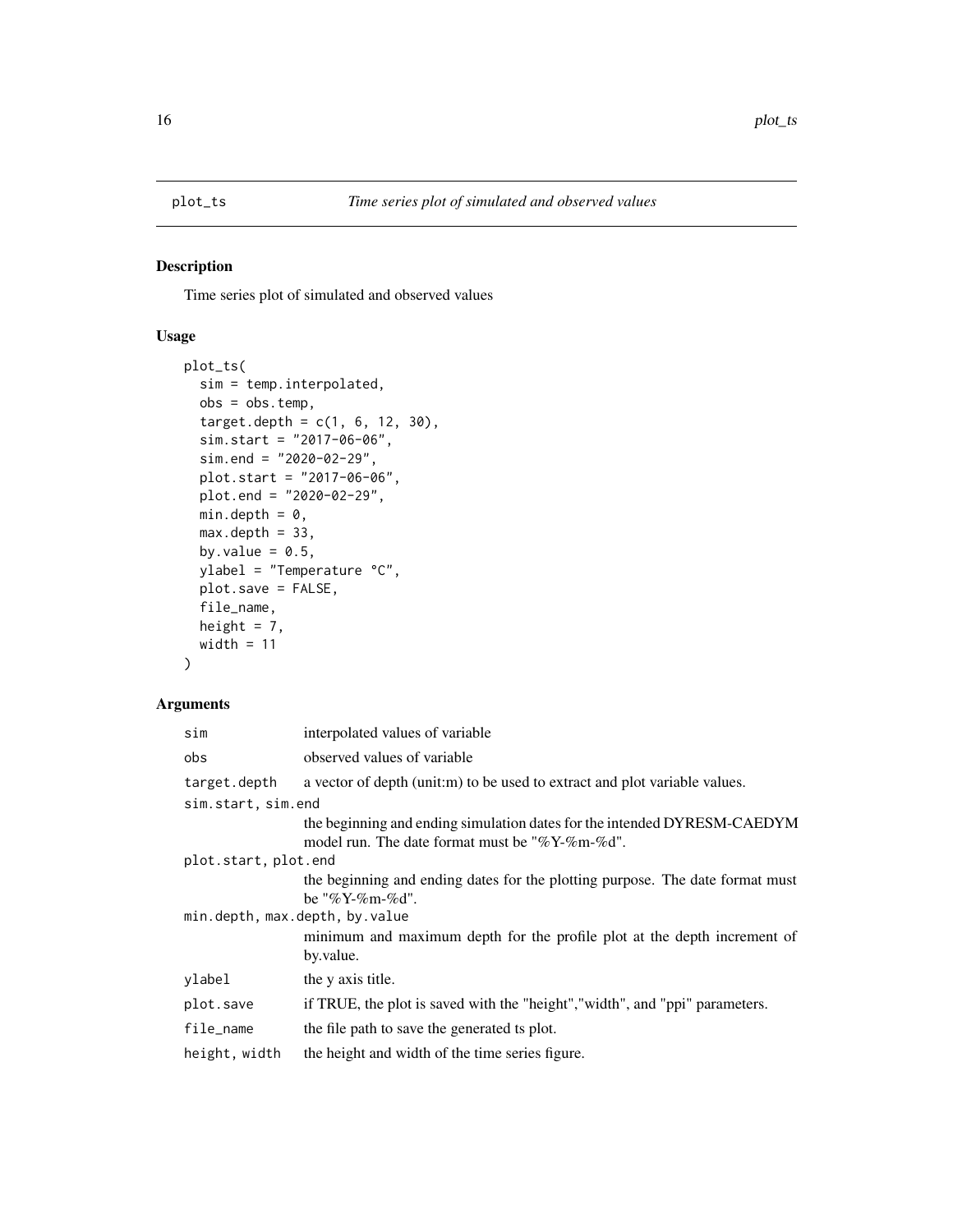#### <span id="page-16-0"></span>run.iteration 17

#### Value

a plot of sim and obs time series.

#### Examples

```
var.values<-ext.output(dycd.output=system.file("extdata", "dysim.nc", package = "dycdtools"),
                      var.extract=c("TEMP"))
```

```
for(i in 1:length(var.values)){
  expres<-paste0(names(var.values)[i],"<-data.frame(var.values[[",i,"]])")
  eval(parse(text=expres))
 }
```

```
# interpolate temperature for depths from 0 to 13 m at increment of 0.5 m
 temp.interpolated<-interpol(layerHeights = dyresmLAYER_HTS_Var,
                            var = dyresmTEMPTURE_Var,
                            min.dept = 0, max.dept = 13, by. value = 0.5
```

```
data(obs_temp)
# time series plot of temperature sim and obs
plot_ts(sim = temp.interpolated,
        obs = obs_temp,
        target.depth=c(1,6),
        sim.start="2017-06-06",
        sim.end="2017-06-15",
        plot.start="2017-06-06",
        plot.end="2017-06-15",
        ylabel="Temperature \u00B0C",
        min.depth=0,
        max.depth=13,
        by.value=0.5)
```

| run.iteration | Internal function to provide parallel processing support to the calibra- |
|---------------|--------------------------------------------------------------------------|
|               | <i>tion assistant function.</i>                                          |

#### Description

Internal function to provide parallel processing support to the calibration assistant function.

# Usage

run.iteration(this.sim, dycd.wd)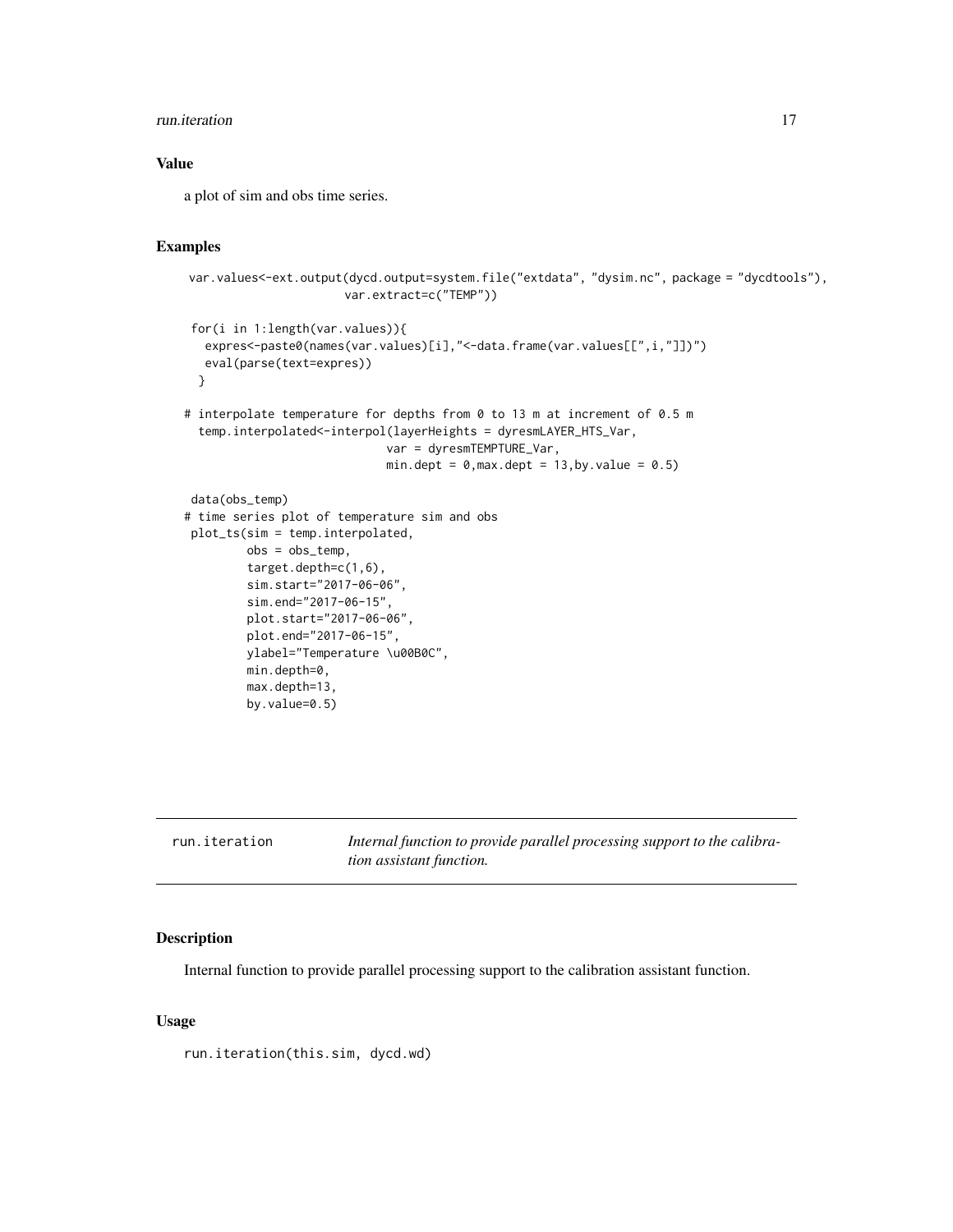| this.sim | a numeric denoting which parameter combination to be tried.                                  |
|----------|----------------------------------------------------------------------------------------------|
| dycd.wd  | working directory where input files (including the bat file) to DYRESM-CAEDYM<br>are stored. |